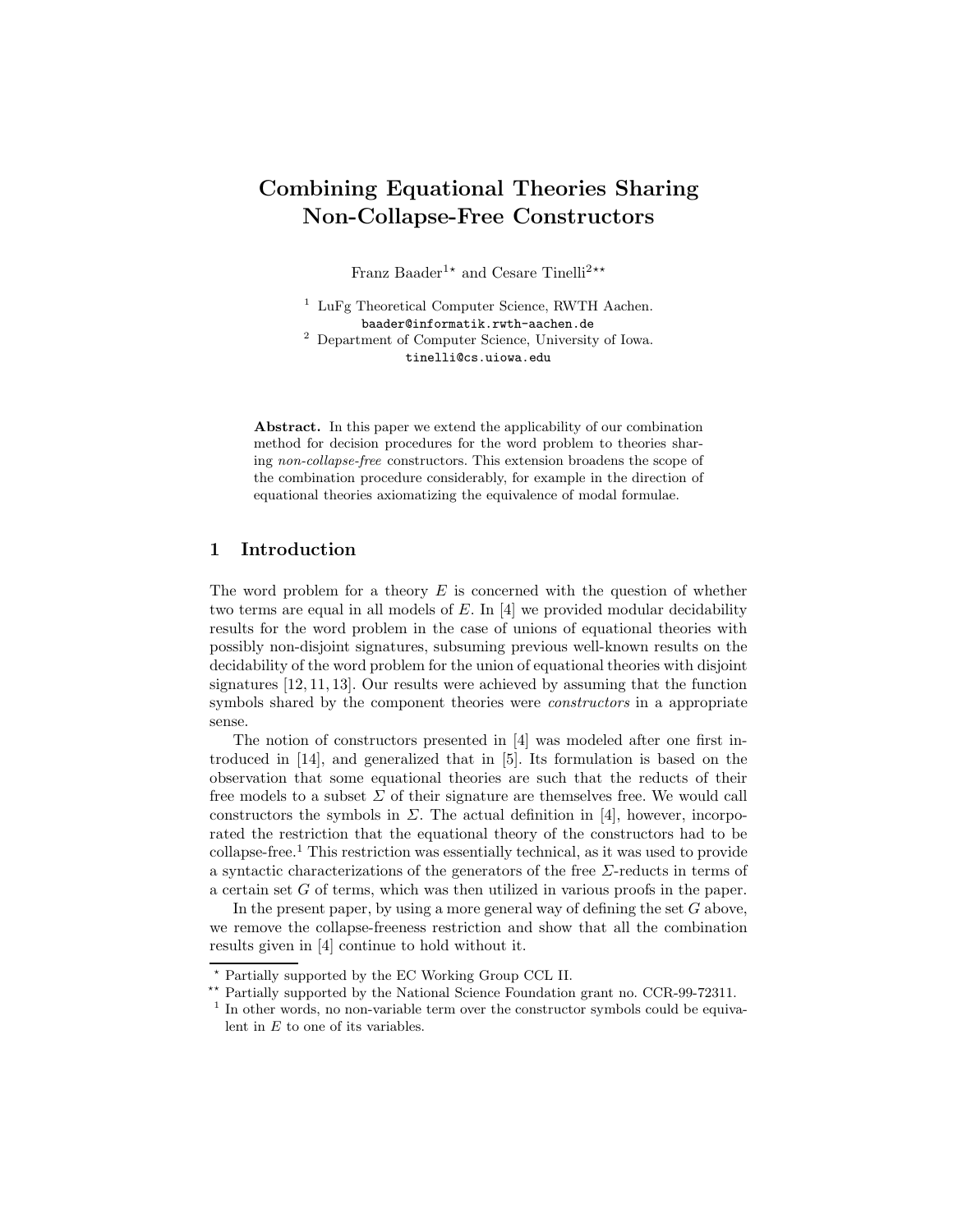In [4] we used a rule-based procedure for combining in a modular way a procedure deciding the word problem for a theory  $E_1$  and a procedure deciding the word problem for a theory  $E_2$  into a procedure deciding the word problem for the theory  $E_1 \cup E_2$ . As mentioned, the main requirement was that the symbols shared by  $E_1$  and  $E_2$  were constructors for each of them. In this paper, we obtain the generalized combination results by using a proper modification of the procedure, which does not rely anymore on the assumption that the constructor theory is collapse-free.

The net effect of lifting the collapse-freeness restriction is a considerable expansion of the scope of our combination results. A lot more equational theories obtained as a conservative extension of a core  $\Sigma$ -theory are now such that  $\Sigma$  is a set of constructors for them. Which means, potentially, that a lot more theories built as conservative extensions of a same  $\Sigma$ -theory can be combined with our method.<sup>2</sup>

One particularly interesting class of such theories includes the equational axiomatizations of some (propositional) modal logics, on which we give more details in Sect. 2.2. A fair amount of research has been done on the combination of modal logics. We believe that our results for the word problems can now be used to contribute to this research by recasting the combination of two modal logics as the union of their corresponding equational theories. However, we have not yet had the time to explore these possibilities in more depth. We are working on this in a joint project with modal logicians.

For now, we present and discuss our generalized notion of constructors, and provide some examples of theories admitting constructors in the new sense but not in the old one, including an equational theory corresponding to a modal logic. Then, we describe the modified version of the combination procedure, provide a sketch of its correctness proof, and show how that leads to exactly the same results given in [4], but of course with the wider scope provided by the new definition of constructors. Because of space limitations, we refer the reader to the longer version of this paper [3] for detailed proofs of our results.

## 2 Word Problems and Satisfiability Problems

We will use V to denote a countably infinite set of variables, and  $T(\Omega, V)$  to denote the set of all  $\Omega$ -terms, that is, terms over the signature  $\Omega$  with variables in V. An equational theory E over the signature  $\Omega$  is a set of (implicitly universally quantified) equations between  $\Omega$ -terms. We use  $s \equiv t$  to denote an equation between the terms s, t. For an equational theory  $E$ , the *word problem* is concerned with the validity in E of equations between  $\Omega$ -terms. Equivalently, the word problem asks for the (un)satisfiability of the *disequation*  $s \neq t$  in E—where  $s \neq t$  is an abbreviation for the formula  $\neg (s \equiv t)$ . As usual, we write " $s =_E t$ " to express that the formula  $s \equiv t$  is valid in E. An equational theory E is collapse-free iff  $x \neq_E t$  for all variables x and non-variable terms t.

<sup>2</sup> The qualification "potentially" is mandatory, of course, because we still need to impose some additional computability requirements on the theories to combine.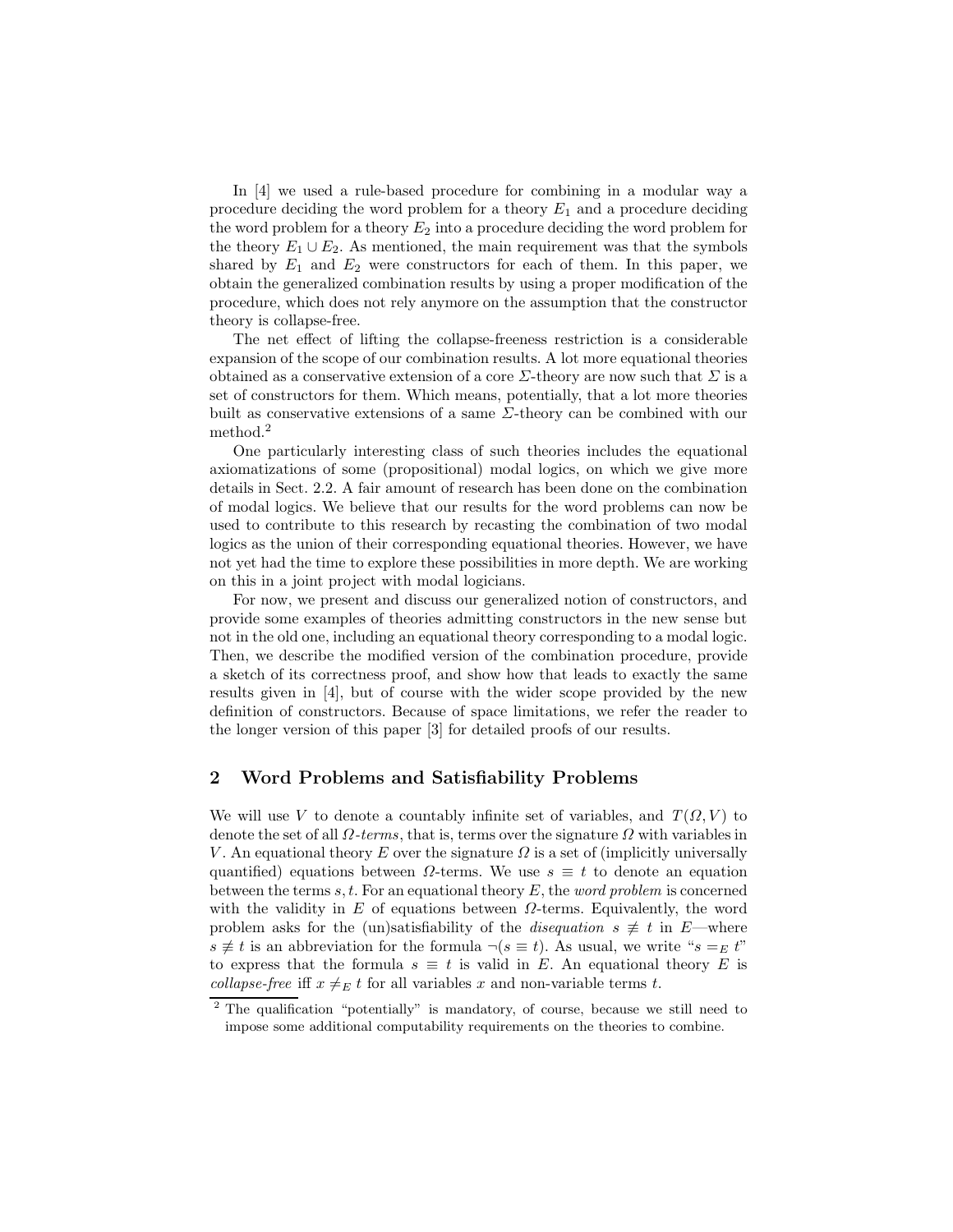Given an  $\Omega$ -term s, an  $\Omega$ -algebra  $\mathcal{A}$ , and a valuation  $\alpha$  (of the variables in s by elements of  $\mathcal{A}$ ), we denote by  $[\![s]\!]_{\alpha}^{\mathcal{A}}$  the interpretation of s in  $\mathcal{A}$  under  $\alpha$ . Also, if  $\Sigma$  is a subsignature of  $\Omega$ , we denote by  $\mathcal{A}^{\Sigma}$  the reduct of  $\mathcal A$  to  $\Sigma$ . An  $\Omega$ -algebra A is a model of E iff every equation in E is valid in A. The equational theory E over the signature  $\Omega$  defines an  $\Omega$ -variety, i.e., the class of all models of E. When  $E$  is non-trivial, i.e., has models of cardinality greater than 1, its variety contains free algebras for any set of (free) generators. If  $A$  is a free algebra in E's  $\Omega$ -variety with a set X of generators we say that A is free in E over X.

We are interested in *combined* equational theories, that is, equational theories E of the form  $E := E_1 \cup E_2$ , where  $E_1$  and  $E_2$  are equational theories over two signatures  $\Sigma_1$  and  $\Sigma_2$ . We call the elements of  $\Sigma := \Sigma_1 \cap \Sigma_2$ , if any, shared symbols. We call 1-symbols the elements of  $\Sigma_1$  and 2-symbols the elements of  $\Sigma_2$ . A term  $t \in T(\Sigma_1 \cup \Sigma_2, V)$  is an *i*-term iff its top symbol  $t(\epsilon) \in V \cup \Sigma_i$ . Note that variables and terms t with  $t(\epsilon) \in \Sigma_1 \cap \Sigma_2$  are both 1- and 2-terms. A subterm s of a 1-term  $t$  is an *alien subterm* of  $t$  iff it is not a 1-term and every proper superterm of s in t is a 1-term. Alien subterms of 2-terms are defined analogously. A term over the joint signature  $\Sigma_1 \cup \Sigma_2$  is called a *shared* term if it is a  $\Sigma$ -term, and a *pure* term if it is a  $\Sigma_i$ -term for  $i \in \{1,2\}$ , Similarly, an equation  $s \equiv t$  is a *pure* equation if s and t are both  $\Sigma_i$ -terms for  $i \in \{1,2\}$ .

A given disequation  $s \neq t$  between  $(\Sigma_1 \cup \Sigma_2)$ -terms  $s, t$  can be transformed into an equisatisfiable formula  $\varphi_1 \wedge \varphi_2$ , where  $\varphi_i$  is a conjunction of pure equations and disequations. This can be achieved by the usual variable abstraction process in which alien subterms are replaced by new variables (see the long version of [4] for a detailed description). Obviously, if  $\varphi_1 \wedge \varphi_2$  is satisfiable in a model A of  $E_1 \cup E_2$ , each  $\varphi_i$  is then satisfiable in the reduct  $\mathcal{A}^{\Sigma_i}$ , which is a model of  $E_i$  $(i = 1, 2)$ . However, if each  $\varphi_i$  is satisfiable in a model  $\mathcal{A}_i$  of  $E_i$ , there may be no model of E in which  $\varphi_1 \wedge \varphi_2$  is satisfiable. One case in which there always is one is described by the proposition below (see the long version of [4] for a proof).

**Proposition 1.** Let  $A_i$  be a model of  $E_i$ ,  $\varphi_i$  a first-order  $\Sigma_i$ -formula  $(i = 1, 2)$ , and  $\Sigma := \Sigma_1 \cap \Sigma_2$ . Assume that  ${\mathcal{A}_1}^{\Sigma}$  and  ${\mathcal{A}_2}^{\Sigma}$  are both free in the same  $\Sigma$ variety over respective sets of generators  $Y_1$  and  $Y_2$  with the same cardinality. If  $\varphi_i$  is satisfiable in  $\mathcal{A}_i$  with the variables in  $Var(\varphi_1) \cap Var(\varphi_2)$  taking distinct values over  $Y_i$  for  $i = 1, 2$ , then  $\varphi_1 \wedge \varphi_2$  is satisfiable in a model of  $E_1 \cup E_2$ .

As mentioned in the introduction, we will be interested in free models of  $E_1$ and of  $E_2$  whose reducts to their shared signature are themselves free. In general, the property of being a free algebra is not preserved under signature reduction. The problem is that the reduct of an algebra may need more generators than the algebra itself and these generators need not be free. Nonetheless, there are free algebras admitting reducts that are also free, although over a possibly larger set of generators. These algebras are models of equational theories that admit constructors in the sense defined in the next subsection.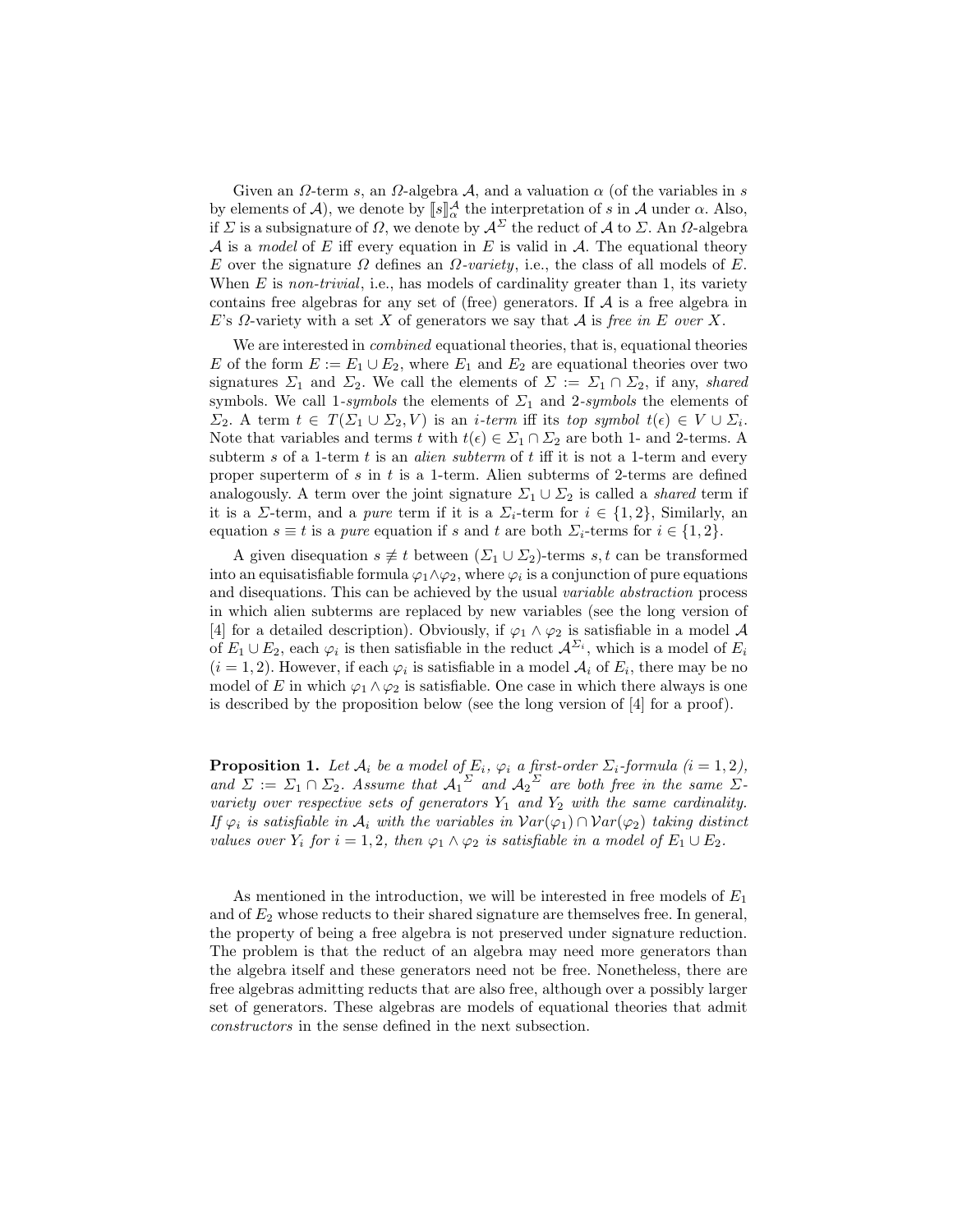#### 2.1 Theories Admitting Constructors

In the following,  $\Omega$  will be an at most countably infinite signature, and  $\Sigma$  a subset of  $\Omega$ . We will fix a non-trivial equational theory E over  $\Omega$  and define the *Σ*-restriction of *E* as  $E^{\Sigma} := \{ s \equiv t \mid s, t \in T(\Sigma, V) \text{ and } s =_E t \}.$ 

**Definition 2 (Constructors).** The subsignature  $\Sigma$  of  $\Omega$  is a set of constructors for E if for every  $\Omega$ -algebra A free in E over a countably infinite set X,  $A^{\Sigma}$  is free in  $E^{\Sigma}$  over a set Y including X.

As we will see, this new definition of constructors is a proper generalization of the definition given in [4], which also requires  $E^{\Sigma}$  to be collapse-free. Contrary to the one above, that definition does not require the generators of  $\mathcal{A}^{\Sigma}$  to include those of A; but this is always the case when  $E^{\Sigma}$  is collapse-free.

It is immediate that the whole signature  $\Omega$  is a set of constructors for the theory  $E$ . Similarly, the empty signature is a set of constructors for  $E$ , as any model of E is free over its whole carrier in  $E^{\emptyset}$ , which is axiomatized by  $\{v \equiv v \mid v \in V\}$ . If E is the union of two theories over *disjoint* signatures,  $\Sigma_1$ ,  $\Sigma_2$  respectively, then each  $\Sigma_i$  is a set of constructors for E. This is not immediate, but it can be shown as a consequence of some results in [2].

In the following, we provide a more concrete, syntactic characterization of theories admitting constructors. For that we will introduce the concept of a  $\Sigma$ -base. But first, some more notation will be needed.

Given a subset G of  $T(\Omega, V)$ , we denote by  $T(\Sigma, G)$  the set of terms over the "variables" G. More precisely, every member t of  $T(\Sigma, G)$  is obtained from a term  $s \in T(\Sigma, V)$  by replacing the variables of s with terms from G. We will denote such a term t by  $s(\bar{r})$  where  $\bar{r}$  is the tuple made, without repetitions, of the terms of G that replace the variables of s. Notice that this notation is consistent with the fact that  $G \subseteq T(\Sigma, G)$ . In fact, every  $r \in G$  can be represented as s(r) where s is a variable of V. Also notice that  $T(\Sigma, V) \subseteq T(\Sigma, G)$  whenever  $V \subseteq G$ . In this case, every  $s \in T(\Sigma, V)$  can be trivially represented as  $s(\bar{v})$ where  $\bar{v}$  are the variables of s.

**Definition 3** ( $\Sigma$ -base). A set  $G \subseteq T(\Omega, V)$  is a  $\Sigma$ -base of E iff the following holds:

- 1.  $V \subseteq G$ .
- 2. For all  $t \in T(\Omega, V)$ , there is an  $s(\bar{r}) \in T(\Sigma, G)$  such that  $t =_E s(\bar{r})$ .
- 3. For all  $s_1(\bar{r}_1), s_2(\bar{r}_2) \in T(\Sigma, G)$ ,

$$
s_1(\bar{r}_1) =_E s_2(\bar{r}_2) \quad \text{iff} \quad s_1(\bar{v}_1) =_E s_2(\bar{v}_2),
$$

where  $\bar{v}_1, \bar{v}_2$  are fresh variables abstracting  $\bar{r}_1, \bar{r}_2$  so that two terms in  $\bar{r}_1, \bar{r}_2$ are abstracted by the same variable iff they are equivalent in E.

Theorem 4 (Characterization of constructors). The signature  $\Sigma$  is a set of constructors for E iff E admits a  $\Sigma$ -base.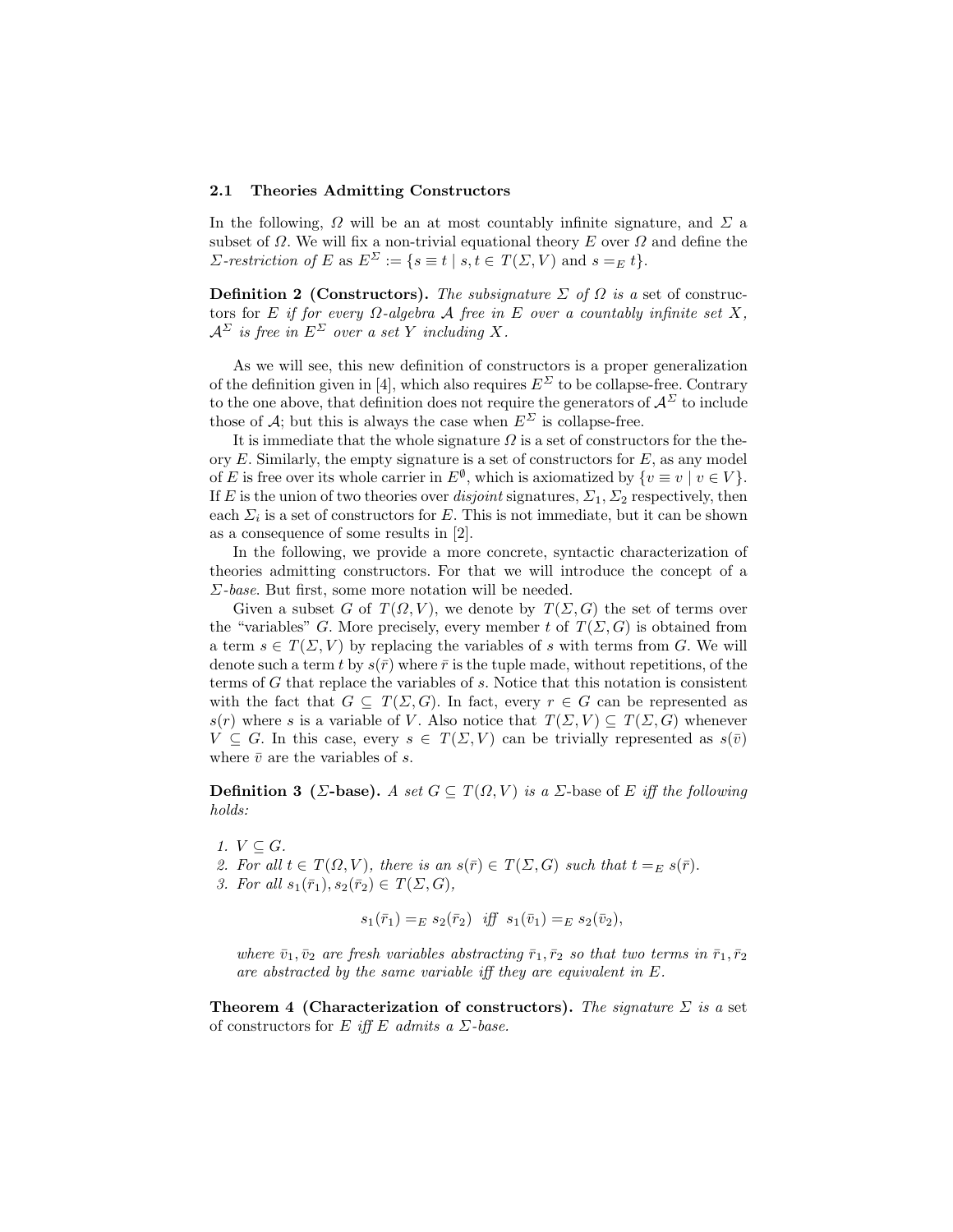The proof of the theorem—which can be found in [3]—provides a little more information than stated in the theorem.

Corollary 5. Let G be a  $\Sigma$ -base of E, A an  $\Omega$ -algebra free in E over a countably infinite set X, and  $\alpha$  a bijective valuation of V onto X. Then  $\mathcal{A}^{\Sigma}$  is free in  $E^{\Sigma}$ over the set  $Y := \{ [\![r]\!]_{\alpha}^{\mathcal{A}} \mid r \in G \}$ , and  $X \subseteq Y$ .

An interesting question is whether the condition that  $X \subseteq Y$  in the definition of constructors is really needed. Does this condition always hold whenever the  $\Sigma$ -reduct of any algebra  $\mathcal A$  free in  $E$  over the countably infinite set  $X$  is itself free? It can be easily shown that  $\mathcal{A}^{\Sigma}$  can be free in  $E^{\Sigma}$  only over a set Y that is countably infinite. The question is: can Y always be chosen so that it includes X? When  $E^{\Sigma}$  is collapse-free, Y is unique and it does include X, so one needs not worry [4]. When  $E^{\Sigma}$  is not collapse-free, however,  $\mathcal{A}^{\Sigma}$  may be free in  $E^{\Sigma}$ over more than one set of generators, not all of which include X.

For instance, consider the  $\Omega$ -theory  $E := \{g(g(x)) = x\}$  and let  $\Sigma := \Omega$ . Let A be an  $\Omega$ -algebra free in E over some set X and  $\alpha$  a bijective valuation of V onto X. It is easy to see that A, which is free in  $E^{\Sigma}$  over X of course, is also free over the set  $\{[\![g(v)]\!]_{\alpha}^{\mathcal{A}} \mid v \in V\}$ , disjoint from X. Now, this example causes no problems because one can always choose  $Y := X$  in this case. For the general case, however, the question remains open.

As shown in Cor. 5, a  $\Sigma$ -base of a theory E really denotes the set of free generators of a certain free model of  $E^{\Sigma}$ . Clearly, there may be many  $\Sigma$ -bases for the same theory E. For instance, if G is a  $\Sigma$ -base of E, any set obtained from G by replacing one of its terms by an E-equivalent term is also a  $\Sigma$ -base of E. Also, for any bijective renaming  $\pi$  of V onto itself, the set  $\{\pi(r) \mid r \in G\}$ is a  $\Sigma$ -base of E as well.

One may wonder then if it is possible for  $E$  to have  $\Sigma$ -bases that are not just syntactic variants of one another. We know that this is not possible when  $E^{\Sigma}$ is collapse-free. In that case in fact, all  $\Sigma$ -bases, if any, denote the unique set Y over which the  $\Sigma$ -reduct of the infinitely generated free model of E is free. As it turns out, then E has a  $\Sigma$ -base  $G_E(\Sigma, V)$  which is closed under bijective renaming of variables and under equivalence in  $E$ , and as such includes all the  $\Sigma$ -bases of E. In [4] and [14], where the definition of constructors includes the requirement that  $E^{\Sigma}$  be collapse-free, this maximal  $\Sigma$ -base is defined as follows:

$$
G_E(\Sigma, V) := \{ r \in T(\Omega, V) \mid r \neq_E t \text{ for all } t \in T(\Omega, V) \text{ with } t(\epsilon) \in \Sigma \}.
$$

Modulo equivalence in E,  $G_E(\Sigma, V)$  is made of  $\Omega$ -terms whose top symbol is not in  $\Sigma$ , from which it is immediate that  $G_E(\Sigma, V)$  is closed under bijective renaming and under equivalence in E. To summarize, the following holds for  $G_E(\Sigma, V)$  [4].

**Proposition 6.** Whenever  $E^{\Sigma}$  is collapse-free,

- every  $\Sigma$ -base of E, if any, is included in  $G_E(\Sigma, V)$ ;
- $\Sigma$  is a set of constructors for E iff  $G_E(\Sigma, V)$  is a  $\Sigma$ -base of E.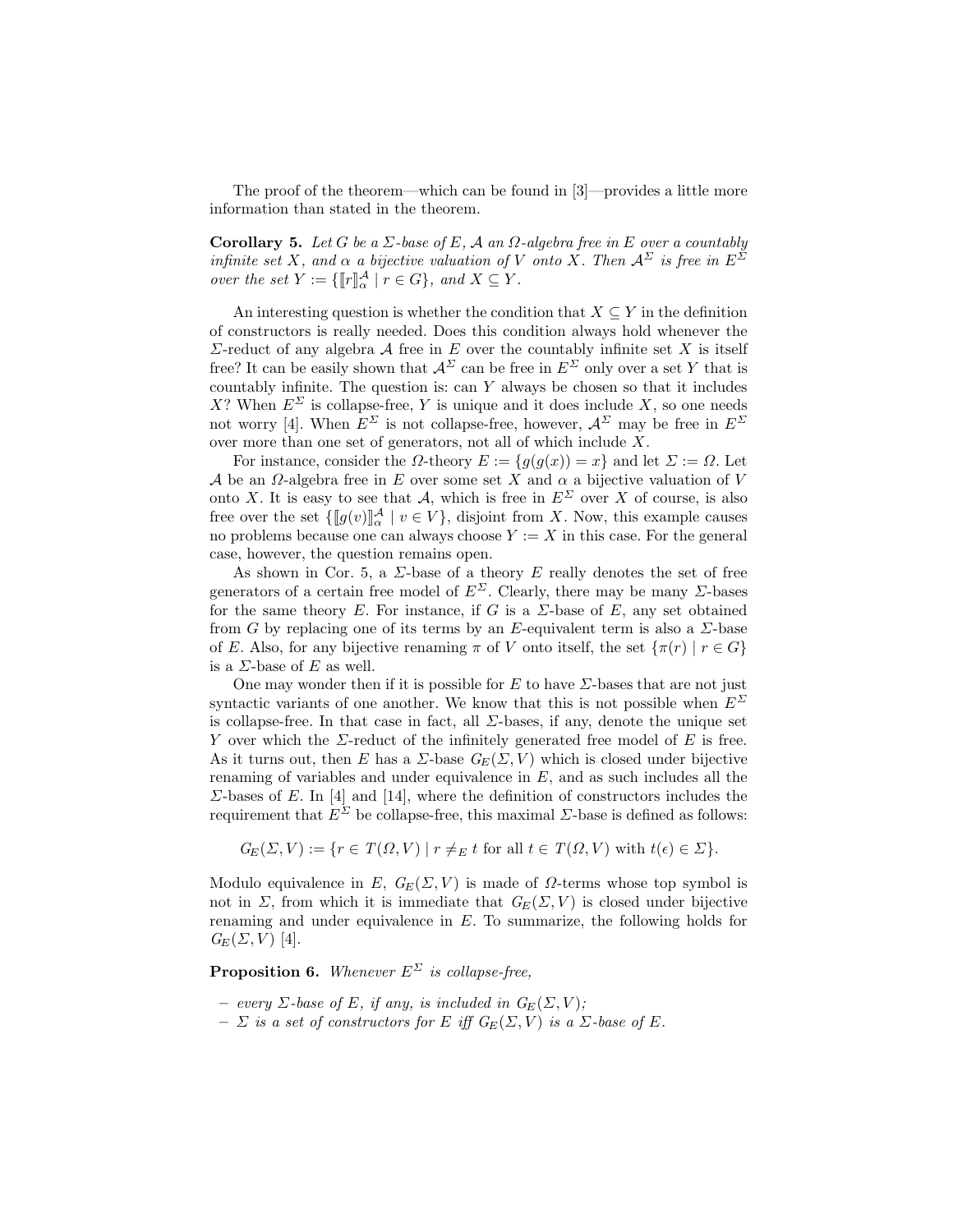Examples of theories admitting (collapse-free) constructors can be found in [4]. We provide below an example of an equational theory admitting non-collapsefree constructors, that is, constructors in the more general sense of Definition 2. But first, it is instructive to look at at least one counterexample.

Let  $E := \{f(g(x)) \equiv f(f(g(x)))\}$  and  $\Sigma := \{f\}$ . Since  $E^{\Sigma}$  is clearly collapsefree, we know that every  $\Sigma$ -base of E, if any, is included in the set  $G_E(\Sigma, V)$ defined earlier. It is easy to see that  $G_E(\Sigma, V) = V \cup \{g(t) | t \in T(\Omega, V)\}\$ and that conditions (1) and (2) of Definition 3 hold for  $G_E(\Sigma, V)$ . However, condition (3) does not since  $f(g(x)) =_E f(f(g(x)))$ , although  $f(y) \neq_E f(f(y))$ . In conclusion,  $\Sigma$  is not a set of constructors for E.

Example 7. Consider the signature  $\Sigma := \{0, s, p, -\}$  and the equational theory E of the integers with zero, successor, predecessor, and unary minus, axiomatized by the equations:

$$
x \equiv \mathsf{s}(\mathsf{p}(x)), \quad x \equiv \mathsf{p}(\mathsf{s}(x))
$$
  
-0 \equiv 0, -\mathsf{s}(x) \equiv \mathsf{p}(-x), -\mathsf{p}(x) \equiv \mathsf{s}(-x), -(-x) \equiv x.

The signature  $\Sigma := \{0, s, p\}$  is a set of constructors for E. This is proven in [3] by showing that the set  $G := V \cup \{-v \mid v \in V\}$  is a  $\Sigma$ -base of E.

Many more examples of theories with constructors can be found in the usual axiomatizations of abstract data types. In the next subsection, we point out another, perhaps less obvious, class of examples for which our combination approach could provide fresh insights and results.

**Normal Forms** According to Definition 3, if a set G is a  $\Sigma$ -base of E, every  $\Omega$ -term t is equivalent in E to a term  $s(\bar{r}) \in T(\Sigma, G)$ . We call  $s(\bar{r})$  a G-normal form of t in  $E^3$ . We say that a term t is in G-normal form if it is already of the form  $t = s(\bar{r}) \in T(\Sigma, G)$ . Because  $V \subset G$ , it is immediate that  $\Sigma$ -terms are in  $G$ -normal form, as are terms in  $G$ .

We will make use of normal forms in our combination procedure. In particular, we will consider normal forms that are computable in the following sense.

Definition 8 (Computable Normal Forms). For any  $\Sigma$ -base G of E we say that G-normal forms are computable for  $\Sigma$  and E if there is a computable function  $N_{\Gamma}^{F\Sigma}$ :  $T(\Omega,V) \longrightarrow T(\Sigma,G)$  such that  $N\overline{F}_{E}^{\Sigma}(t)$  is a G-normal form of  $\overline{t}$ , i.e.,  $\overline{NF}_{E}^{\Sigma}(\overline{t}) =_{E} t$ .

Note that, unless  $E^{\Sigma}$  is collapse-free, the terms of G may as well start with a  $\Sigma$ -symbol themselves. This means that, for any given term t in G-normal form, it may not be possible to effectively identify those terms  $\bar{r}$  of G such that  $t = s(\bar{r})$  for some  $\Sigma$ -term s. Now, in the combination procedure shown in Sect. 3 sometimes we will need to first compute the normal form of a term and then decompose that into its components s and  $\bar{r}$ . To be able to do this it will be enough to assume (in addition to the computability of normal forms) that  $G$  is a recursive set, thanks to the proposition below.

 $3$  Notice that in general a term may have more than one  $G$ -normal form.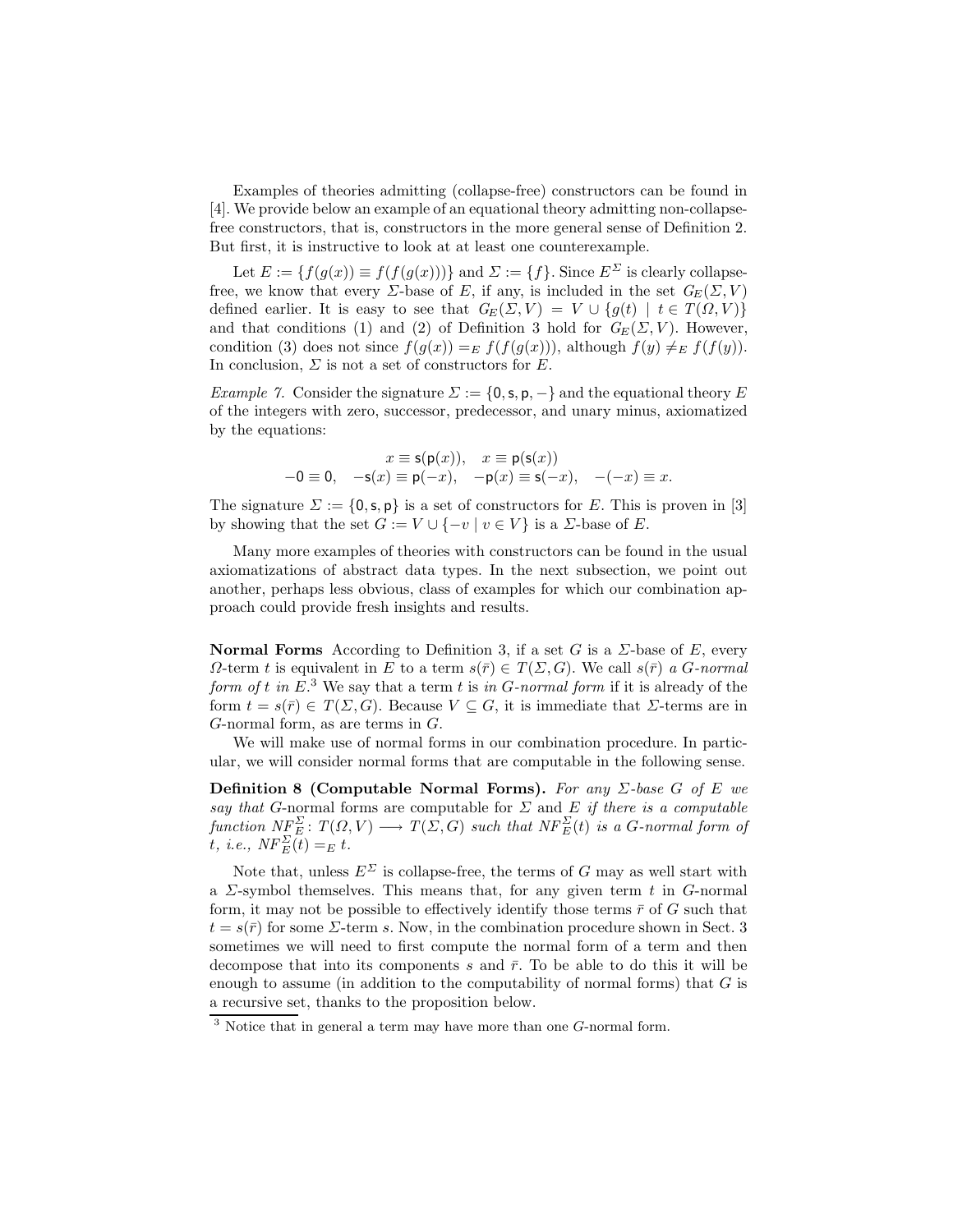**Proposition 9.** Let G be a  $\Sigma$ -base of E and  $t \in T(\Sigma, G)$ . If G is recursive, there is an effective way of computing a term  $s(\bar{v}) \in T(\Sigma, V)$  and a sequence  $\bar{r}$ of terms in G such that  $t = s(\bar{r})$ .

#### 2.2 Constructors and Modal Logics

For all normal modal logics [9], equivalence of formulae is a congruence relation on formulae that is closed under substitution [9]. For example, consider the basic modal logic K. Here, the signature  $\Sigma_{\mathsf{K}}$  contains the Boolean operators ( $\wedge$ ,  $\vee$ ,  $\neg$ ), the Boolean constant  $\top$  (for truth), and the unary (modal) operator  $\Box$ . Equivalence of formulae in K can be axiomatized [10] by the equational theory  $E<sub>K</sub>$ , which consists of the equational axioms for Boolean algebras, and the two additional equational axioms

$$
\Box(x \land y) \equiv \Box(x) \land \Box(y) \text{ and } \Box(\top) \equiv \top.
$$

It is easy to see that satisfiability (and validity) of modal formulae in K is decidable iff the word problem for  $E<sub>K</sub>$  is decidable. For example, a formula  $\varphi$  is valid iff  $\varphi =_{E_{\mathsf{K}}}$  T. Since satisfiability in K is indeed decidable<sup>4</sup> the word problem for  $E<sub>K</sub>$  is also decidable.

The problem of combining modal logics has been thoroughly investigated (see, e.g.,  $[6, 8]$ ). In particular, there are very general results on how decidability of the component logics transfers to their combination (called fusion in the literature). We are interested in the question of whether these combination results can also be obtained within our framework for combining decision procedures for the word problem. This line of research appears to be promising for the following two reasons.

First, it follows from results in [9] (Chap. 4.2) that equivalence in the fusion of two modal logics is axiomatized by the union of the equational theories axiomatizing equivalence in the component logics. In this union, the shared symbols are the Boolean symbols, i.e.,  $\wedge$ ,  $\vee$ ,  $\neg$ , and  $\top$ . Since the axioms for Boolean algebras contain collapse axioms (e.g.,  $x \wedge x \equiv x$ ), it is clear that we will really need the generalized version of constructors introduced in this paper.

Second, the requirement that the reduct of the free algebra to the shared symbols be free is always satisfied for modal logics closed under the Boolean operations  $\wedge$ ,  $\vee$ , and  $\neg$ . For example, let  $\Sigma$  be the subsignature of  $\Sigma_{\mathsf{K}}$  that consists of  $\wedge$ ,  $\vee$ ,  $\neg$ , and  $\top$ . It is easy to show that the  $\Sigma$ -reduct  $\mathcal{A}_{\mathsf{K}}^{\Sigma}$  of the  $E_{\mathsf{K}}$ -free algebra  $A_K$  over countably infinitely many generators is a countably infinite *atomless* Boolean algebra. Since the free Boolean algebra over countably infinitely many generators is also a countably infinite atomless Boolean algebra, and since all countably infinite atomless Boolean algebras are known to be isomorphic [7], we can deduce that the reduct  $A_K^{\Sigma}$  is in fact free. For our combination method to apply, however, this is not sufficient. We need additional conditions; e.g., that normal forms are computable. Unfortunately, it is not even clear how a  $\Sigma$ -base

<sup>4</sup> In fact, it is a well-known PSPACE-complete problem.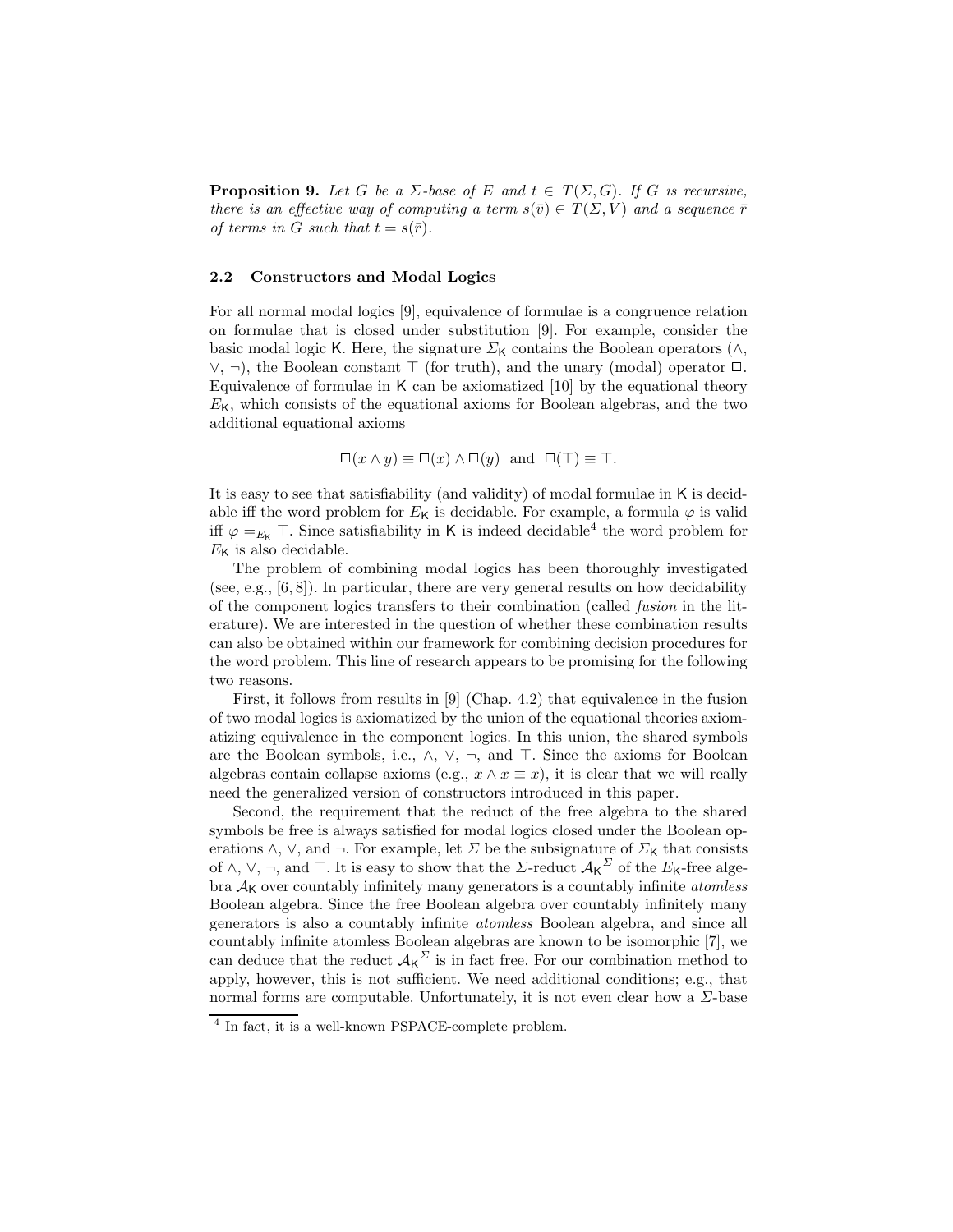could look like in this case. This would depend on an appropriate characterization of the generators of  $A_K^{\Sigma}$ , which appears to be a non-trivial (and, to the best of our knowledge, not yet solved) problem.

For this reason, we restrict our attention in the example below to a certain sublogic of K. Such a sublogic, which is not Boolean closed, is particularly interesting because the current combination results in modal logic are restricted to Boolean closed modal logics.

Example 10. Let us consider just the conjunctive fragment of K. In equational terms, this amounts to restricting the signature  $\Sigma_{\mathsf{K}}$  to the subsignature  $\Sigma_{\mathsf{K}}^0$ :=  $\{\wedge, \top, \Box\}$  and consider only terms (i.e., modal formulae) built over this signature.

In  $[1]$ , it is shown<sup>5</sup> that equivalence of such formulae is axiomatized by the theory  $E_{\mathsf{K}}^{0}$ , which consists of the axioms

$$
x \wedge (y \wedge z) \equiv (x \wedge y) \wedge z, \ x \wedge y \equiv y \wedge x, \ x \wedge x \equiv x, \ x \wedge \top \equiv \top
$$

$$
\Box(x \wedge y) \equiv \Box(x) \wedge \Box(y), \ \Box(\top) \equiv \top.
$$

We claim that  $\Sigma^0 := \{ \wedge, \top \}$  is a set of constructors in our sense. In fact, the set

$$
G := \{ \square^n(v) \mid n \ge 0 \text{ and } v \in V \}
$$

can be shown to be a  $\Sigma^0$ -base of  $E^0_K$ . This is an easy consequence of the notion of concept-based normal form introduced in [1] and the characterization of equivalence proved in the same paper. The concept-based normal form of a formula is obtained by exhaustively applying the rewrite rules  $\Box(x \land y) \rightarrow$  $\Box(x) \land \Box(y), \Box(\top) \to \top, x \land \top \to x, \top \land x \to x.$  It is easy to see that this normal form can be computed in polynomial time, and that any formula in normal form is either  $\top$  or a conjunction of elements of G. Thus, the concept-based normal form is also a G-normal form. Since the set G is obviously recursive and closed under variable renaming, the additional prerequisites (see below) for our combination approach to apply to  $E_K^0$  are satisfied as well.

Interestingly, if we consider the conjunctive fragment of the modal logic  $S_4$ in place of K, we obtain a quite different behavior: the reduct of the free algebra to  $\Sigma^0$  is not free (see [4]). This is surprising as, in the Boolean closed case,  $\mathsf{S}_4$ behaves like K in the sense that the reduct of the corresponding free algebra is still free (for the same reasons as for K).

## 2.3 Combination of Theories Sharing Constructors

To conclude this section we go back to the problem of combining theories and consider two non-trivial equational theories  $E_1, E_2$  with respective signatures  $\Sigma_1, \Sigma_2$  such that  $\Sigma := \Sigma_1 \cap \Sigma_2$  is a set of constructors for  $E_1$  and for  $E_2$ . Moreover, we assume that  $E_1^{\Sigma} = E_2^{\Sigma}$ .

<sup>5</sup> Note, however, that [1] employs description logic syntax rather than modal logic syntax for formulae.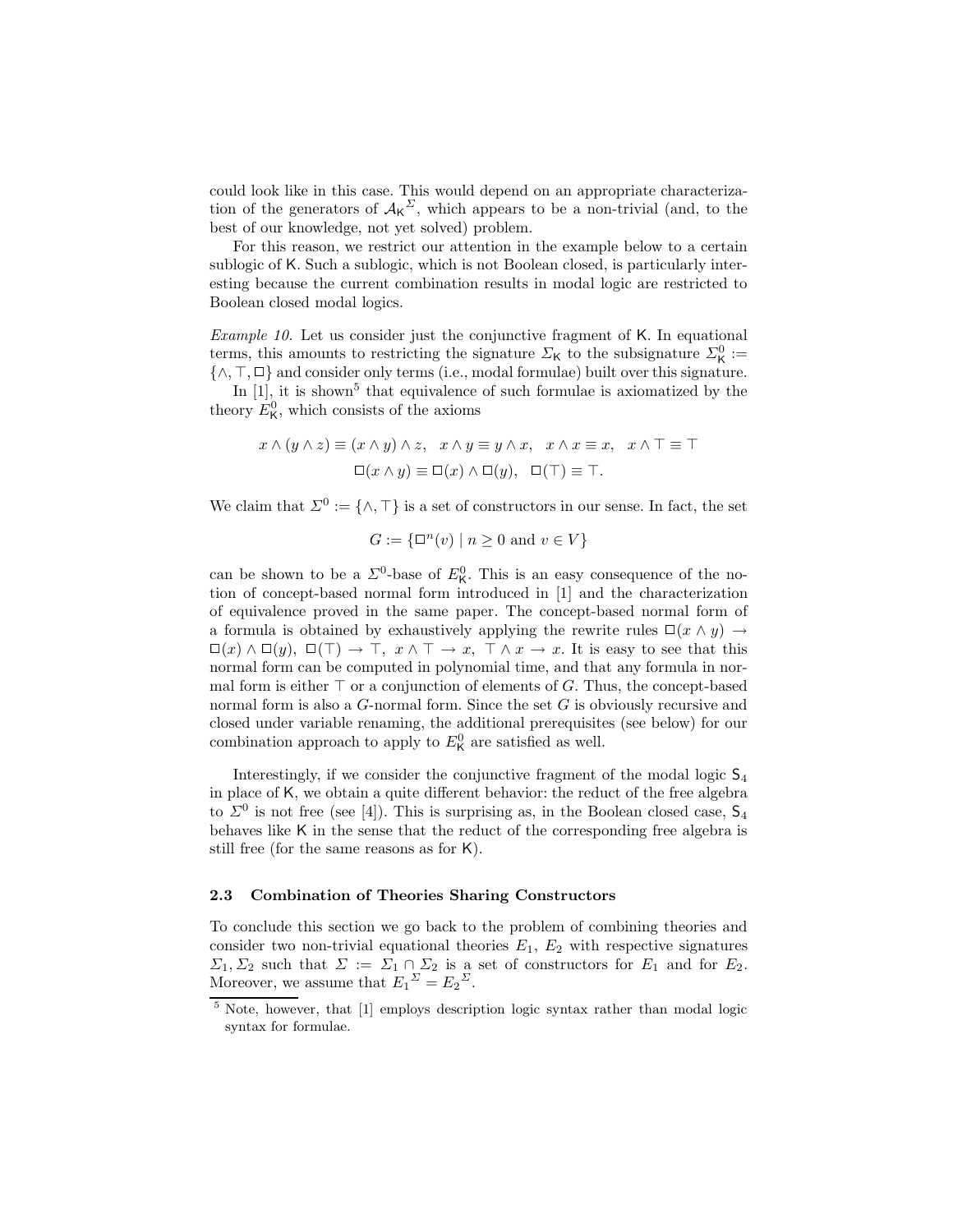For  $i = 1, 2$ , let  $\mathcal{A}_i$  be a  $\Sigma_i$ -algebra free in  $E_i$  over some countably infinite set  $X_i$ , and  $Y_i := \{\llbracket r \rrbracket_{\alpha_i}^{\mathcal{A}_i} \mid r \in G_i\}$  where  $G_i$  is any  $\Sigma$ -base of  $E_i$  and  $\alpha_i$  any bijection of V onto  $X_i$ . From Prop. 1 and Cor. 5, we then have the following:

**Proposition 11.** Let  $\varphi_1, \varphi_2$  be two first-order formulae of respective signature  $\Sigma_1, \Sigma_2$ . If  $\varphi_i$  is satisfiable in  $\mathcal{A}_i$  with the elements of  $Var(\varphi_1) \cap Var(\varphi_2)$  taking distinct values over  $Y_i$  for  $i = 1, 2$ , then  $\varphi_1 \wedge \varphi_2$  is satisfiable in  $E_1 \cup E_2$ .

An immediate consequence of this result is that the theory  $E_1 \cup E_2$  above is non-trivial. To see that, since  $\varphi_1$  and  $\varphi_2$  in the proposition are arbitrary formulae, it is enough to take both of them to be the disequation  $x \not\equiv y$  between two distinct variables.

In the rest of the paper we show that, under the above assumptions on  $E_1$ and  $E_2$ , the combined theory  $E_1 \cup E_2$  in fact has much stronger properties: whenever normal forms are computable for  $\Sigma$  and  $E_i$  (i = 1, 2) with respect to a recursive Σ-base closed under renaming, the decidability of the word problem is a modular property, as is the property of being a set of constructors.

## 3 A Combination Procedure for the Word Problem

In the following, we present a decision procedure for the word problem in an equational theory of the form  $E_1 \cup E_2$  where each  $E_i$  is an equational theory with decidable word problem. Such a procedure will be obtained as modular combination of the procedures deciding the word problem for  $E_1$  and for  $E_2$ . We will restrict our attention to equational theories  $E_1, E_2$  that satisfy the following conditions for  $i = 1, 2$ :

- 1.  $E_i$  is a non-trivial equational theory over the (countable) signature  $\Sigma_i$ ;
- 2.  $\Sigma := \Sigma_1 \cap \Sigma_2$  is a set of constructors for  $E_i$  and  $E_1^{\Sigma} = E_2^{\Sigma}$ ;
- 3. E<sub>i</sub> admits a  $\Sigma$ -base  $G_i$  closed under bijective renaming of V;
- 4.  $G_i$  is recursive and  $G_i$ -normal forms are computable for  $\Sigma$  and  $E_i$ ;
- 5. the word problem for  $E_i$  is decidable.

As already mentioned, the word problem for  $E := E_1 \cup E_2$  can be reduced to the satisfiability problem (in E) for disequations of the form  $s_0 \neq t_0$ , where  $s_0, t_0$  are  $(\Sigma_1 \cup \Sigma_2)$ -terms. By variable abstraction it is possible to transform any such disequation into a a set  $AS(s_0 \neq t_0)$  consisting of pure equations and a disequation between two variables such that  $s_0 \neq t_0$  and  $AS(s_0 \neq t_0)$  are "equivalent" in a sense to be made more precise below. The set  $AS(s_0 \neq t_0)$  is what we call an abstraction system. To define abstraction systems formally we will need some more notation.

To start with, we will use finite sets of formulae in place of conjunctions of such formulae, and say that a set  $S$  of formulae is satisfiable in a theory iff the conjunction of its elements is satisfiable in that theory. Now, let T be a set of equations of the form  $v \equiv t$  where  $v \in V$  and  $t \in T(\Sigma_1 \cup \Sigma_2, V) \setminus V$ . The relation  $\prec$  on T is defined as follows:  $(u \equiv s) \prec (v \equiv t)$  iff  $v \in \mathcal{V}ar(s)$ .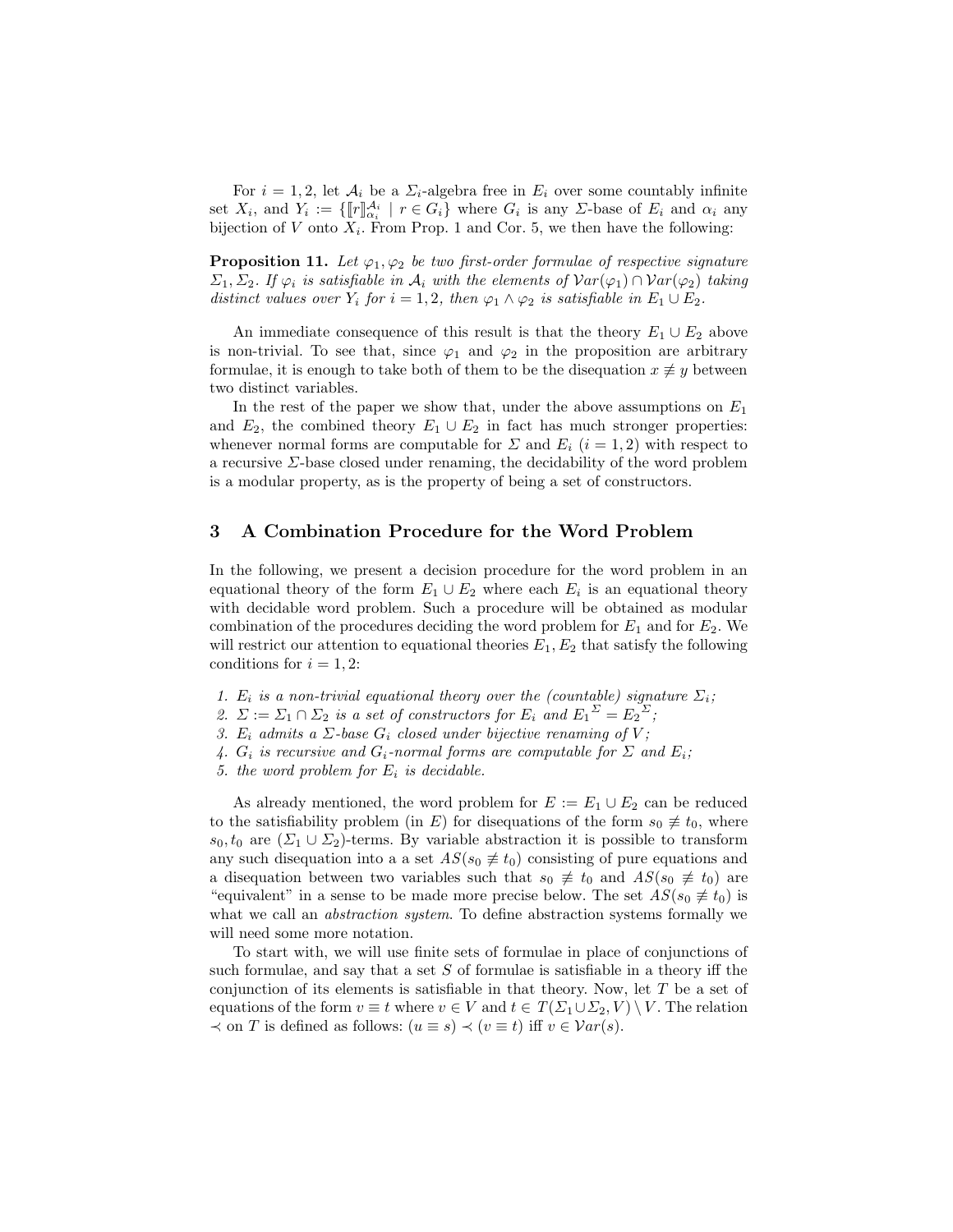By  $\prec^+$  we denote the *transitive* and by  $\prec^*$  the *reflexive-transitive closure* of  $\prec$ . The relation  $\prec$  is *acyclic* if there is no equation  $v \equiv t$  in T such that  $(v \equiv t) \prec^+ (v \equiv t).$ 

**Definition 12 (Abstraction System).** A set  $\{x \not\equiv y\} \cup T$  is an abstraction system with disequation  $x \not\equiv y$  iff  $x, y \in V$  and the following holds:

- 1. T is a finite set of equations of the form  $v \equiv t$  where  $v \in V$  and  $t \in$  $(T(\Sigma_1, V) \cup T(\Sigma_2, V)) \setminus V$ ;
- 2. the relation  $\prec$  on T is acyclic;
- 3. for all  $(u \equiv s), (v \equiv t) \in T$ ,
	- (a) if  $u = v$  then  $s = t$ ;
	- (b) if  $(u \equiv s) \prec (v \equiv t)$  and  $s \in T(\Sigma_i, V)$  with  $i \in \{1,2\}$  then  $t \notin T(\Sigma_i, V)$ .

The above is a generalization of the definition of abstraction system in [4] in that now the right-hand side of any equation in  $T$  can start with a shared symbol. As before, Condition (2) implies that for all  $(u \equiv s), (v \equiv t) \in T$ , if  $(u \equiv s) \prec^* (v \equiv t)$  then  $u \notin Var(t)$ ; Condition (3a) implies that a variable cannot occur as the left-hand side of more than one equation of T; Condition (3b) implies, together with Condition (1), that the elements of every  $\prec$ -chain of T have strictly alternating signatures  $(\ldots, \Sigma_1, \Sigma_2, \Sigma_1, \Sigma_2, \ldots)$ . In particular, when  $\Sigma_1$  and  $\Sigma_2$  have a non-empty intersection  $\Sigma$ , Condition (3b) entails that if  $(u \equiv s) \prec (v \equiv t)$  neither s nor t can be a *Σ*-term: one of the two must contain symbols from  $\Sigma_1 \setminus \Sigma$  and the other must contain symbols from  $\Sigma_2 \setminus \Sigma$ .

**Proposition 13.** The set  $S := AS(s_0 \neq t_0)$  is an abstraction system. Furthermore, where  $\bar{v}$  is the tuple that collects all the variables in the left-hand side of an equations of S, the formula  $\exists \bar{v}.S \leftrightarrow (s_0 \not\equiv t_0)$  is logically valid.

Every abstraction system  $\{x \not\equiv y\} \cup T$  induces a finite graph  $\mathcal{G}_S := (T, \prec)$ whose set of *edges* consists of all pairs  $(n_1, n_2) \in T \times T$  such that  $n_1 \prec n_2$ . According to Definition 12,  $\mathcal{G}_S$  is in fact a directed acyclic graph (or dag). Assuming the standard definition of path between two nodes and of length of a path in a dag, the *height*  $h(n)$  of the node n is the maximum of the lengths of all the paths in the dag that end with  $n<sup>6</sup>$ 

In the previous section, we would have represented the normal form of a term in  $T(\Sigma_i, V)$   $(i = 1, 2)$  as  $s(\bar{q})$  where s was a term in  $T(\Sigma, V)$  and  $\bar{q}$  a tuple of terms in  $G_i$ . Considering that  $G_i$  contains V, we will now use a more descriptive notation. We will distinguish the variables in  $\bar{q}$  from the non-variables terms and write  $s(\bar{y}, \bar{r})$  instead, where  $\bar{y}$  collects the elements of  $\bar{q}$  that are in V and  $\bar{r}$  those that are in  $G_i \setminus V$ .

The combination procedure described in Fig. 1 decides the word problem for the theory  $E := E_1 \cup E_2$  by deciding the satisfiability in E of disequations of the form  $s_0 \neq t_0$  where  $s_0, t_0$  are  $(\Sigma_1 \cup \Sigma_2)$ -terms. During the execution of the procedure, the set  $S$  of formulae on which the procedure works is repeatedly modified by the application of one of the derivation rules defined in Fig. 2. We

 $6$  Since  $\mathcal{G}_S$  is acyclic and finite, this maximum exists.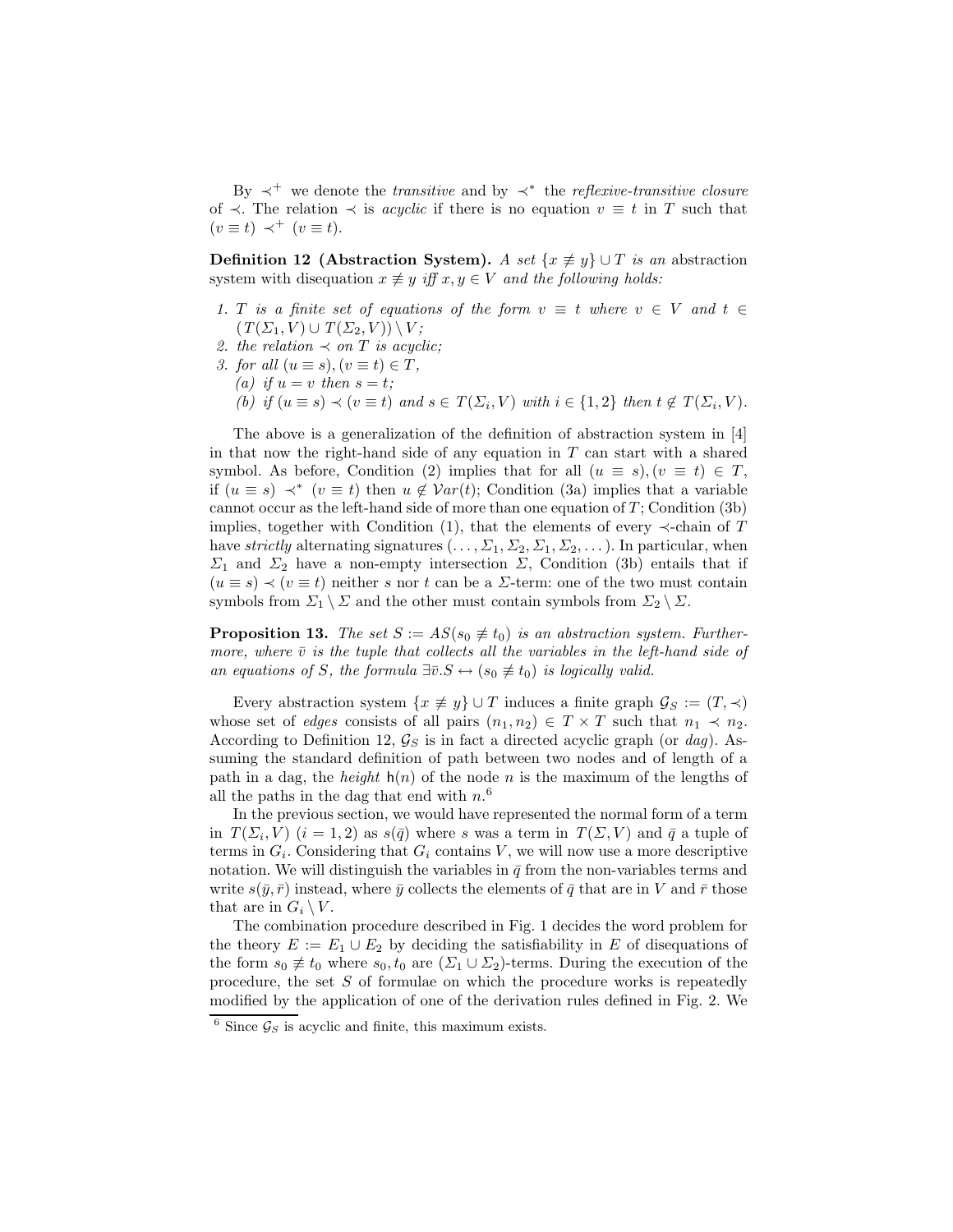Input:  $(s_0, t_0) \in T(\Sigma_1 \cup \Sigma_2, V) \times T(\Sigma_1 \cup \Sigma_2, V)$ .

- 1. Let  $S := AS(s_0 \not\equiv t_0)$ .
- 2. Repeatedly apply (in any order) Coll1, Coll2, Ident, Simpl, Shar1, Shar2 to S until none of them is applicable.
- 3. Succeed if S has the form  $\{v \not\equiv v\} \cup T$  and fail otherwise.

Fig. 1. The Combination Procedure.

**Coll1**  $\frac{T}{T[x/r]}$   $\frac{u \neq v}{(u \neq v)[x/y]}$   $\frac{x \equiv t[y]}{y \equiv r}$ if  $t \in T(\Sigma_i, V)$  and  $y =_{E_i} t$  for  $i = 1$  or  $i = 2$ . Coll2  $\frac{T}{T[x/y]}$   $x \equiv t[y]$ if  $t \in T(\Sigma_i, V)$  and  $y =_{E_i} t$  for  $i = 1$  or  $i = 2$ , and there is no  $(y \equiv r) \in T$ . Ident  $\frac{T}{T[x]_x}$   $x \equiv s$   $y \equiv t$  $T[x/y]$   $y \equiv t$ if  $s, t \in T(\Sigma_i, V)$  and  $s =_{E_i} t$  for  $i = 1$  or  $i = 2$ ,  $x \neq y$ , and  $h(x \equiv s) \leq h(y \equiv t)$ . Simpl  $\frac{T}{T} \quad x \equiv t$  if  $x \notin \mathcal{V}ar(T)$ .  $\textbf{Shar} \textbf{1} \begin{array}{ll} \overline{T} & u \not\equiv v \quad x \equiv t \ \overline{T}[x/s(\bar{y}, \bar{z})[\bar{y}_1/\bar{r}_1]] & \bar{z} \equiv \bar{r} \quad u \not\equiv v \quad x \equiv s(\bar{y}, \bar{r}) \quad \bar{y}_1 \equiv \bar{r}_1 \end{array}$ if (a)  $x \in Var(T)$ , (b)  $t \in T(\Sigma_i, V) \setminus G_i$  for  $i = 1$  or  $i = 2$ , (c)  $NF_{E_i}^{\Sigma}(t) = s(\bar{y}, \bar{r}) \in T(\Sigma, G_i) \setminus V$ , (d)  $\bar{r}$  nonempty and  $\bar{r} \subseteq G_i \setminus T(\Sigma, V)$ , (e)  $\bar{z}$  fresh variables with no repetitions, (f)  $\bar{y}_1 \subseteq \mathcal{V}ar(s(\bar{y}, \bar{r}))$  and  $(x \equiv s(\bar{y}, \bar{r})) \prec (y \equiv r)$  for no  $(y \equiv r) \in T$ .  $\textbf{Shar2} \;\; \frac{T}{T[x/s[\bar y_1/\bar r_1]]} \;\; \begin{array}{l} u \not\equiv v \;\; x \equiv t \;\; \text{if} \;\; \bar y_1 \equiv \bar r_1 \ u \not\equiv v \;\; x \equiv s[\bar y_1/\bar r_1] \;\; \bar y_1 \equiv \bar r_1 \end{array}$ if (a)  $x \in Var(T)$ , (b)  $t \in T(\Sigma_i, V) \setminus G_i$  for  $i = 1$  or  $i = 2$ , (c)  $NF_{E_i}^{\Sigma}(t) = s \in T(\Sigma, V) \setminus V$ , (d)  $\bar{y}_1 \subseteq \mathcal{V}ar(s)$ , (e)  $\bar{r}_1 \subseteq G_\iota$  with  $\iota \in \{1,2\} \setminus \{i\}$ , and  $(x \equiv s) \prec (y \equiv r)$  for no  $(y \equiv r) \in T$ .

Fig. 2. The Derivation Rules.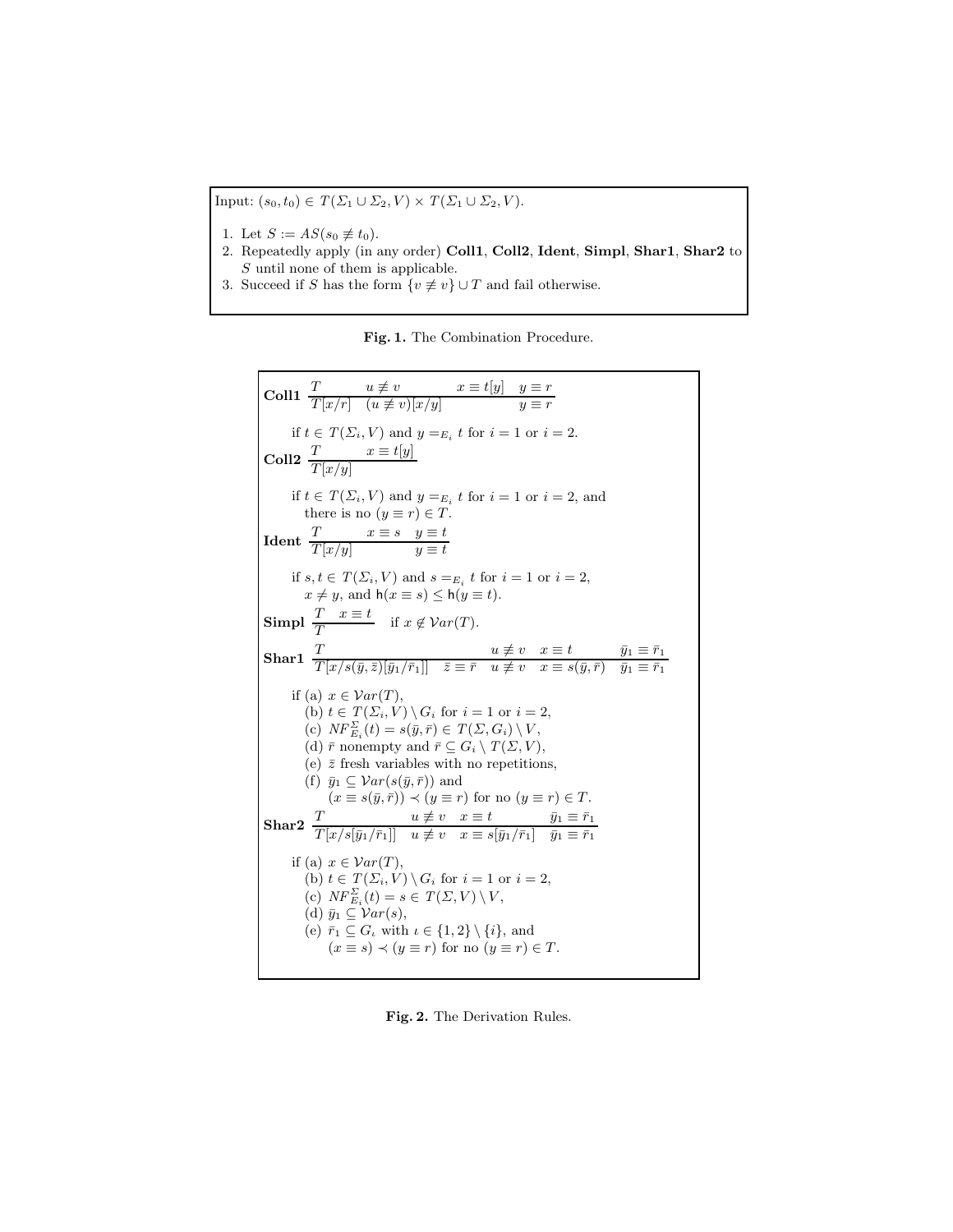describe these rules in the style of a sequent calculus. The premise of each rule lists all the formulae in  $S$  before the application of the rule, where  $T$  stands for all the formulae not explicitly listed. The conclusion of the rule lists all the formulae in S after the application of the rule.

The procedure and the rules are almost identical to those given in [4]. The only difference is that the rules Shar1 and Shar2 have a different set of preconditions to account for the generalization of the notion of normal form caused by the new definition of constructors.

As before, Coll1 and Coll2 remove from  $S$  collapse equations that are valid in  $E_1$  or  $E_2$ , while **Ident** identifies any two variables equated to equivalent  $\Sigma_i$ -terms and then discards one of the corresponding equations. The ordering restriction in the precondition of Ident is on the heights that the two equations involved have in the dag induced by S. It is there to prevent the creation of cycles in the relation  $\prec$  over S. We have used the notation  $t[y]$  to express that the variable y occurs in the term t, and the notation  $T[x/t]$  to denote the set of formulae obtained by substituting every occurrence of the variable  $x$  by the term  $t$  in the set  $T$ .

The rule **Simpl** reduces clutter in  $S$  by eliminating those equations that have become unreachable along a ≺-path from the initial disequation because of the application of previous rules.

The rules **Shar1** and **Shar2**, which only apply when  $\Sigma_1$  and  $\Sigma_2$  are nondisjoint, are used in essence to propagate the constraint information represented by shared terms. To do that, the rules replace the right-hand side  $t$  of an equation  $x \equiv t$  by its normal form, and then plug the "shared part" of the normal form in all those equations whose right-hand side contains  $x$ . In the description of the rules, an expression like  $\bar{z} \equiv \bar{r}$  denotes the set  $\{z_1 \equiv r_1, \ldots, z_n \equiv r_n\}$  where  $\bar{z} = (z_1, \ldots, z_n)$  and  $\bar{r} = (r_1, \ldots, r_n)$ , and  $s(\bar{y}, \bar{z})$  denotes the term obtained from  $s(\bar{y}, \bar{r})$  by replacing the subterm  $r_j$  with  $z_j$  for each  $j \in \{1, \ldots, n\}$ . This notation also accounts for the possibility that  $t$  reduces to a non-variable term of  $G_i$ . In that case, s will be a variable,  $\bar{y}$  will be empty, and  $\bar{r}$  will be a tuple of length 1. Substitution expressions containing tuples are to be interpreted accordingly; also, tuples are sometimes used to denote the set of their components.

We make one assumption on **Shar1** and **Shar2** which is not explicitly listed in their preconditions. We assume that  $NF_{E_i}^{\Sigma}$   $(i = 1, 2)$  is such that, whenever the set  $V_0 := \mathcal{V}ar(NF_{E_i}^{\Sigma}(t)) \setminus \mathcal{V}ar(t)$  is not empty,<sup>7</sup> each variable in  $V_0$  is fresh with respect to the current set  $S$ . As explained in  $[3]$ , this assumption can be made without loss of generality whenever  $G_i$  is closed under renaming of variables.

By requiring that  $\bar{r}$  be non-empty, **Shar1** excludes the possibility that the normal form of the term  $t$  is a shared term. It is  $\textbf{Shar2}$  that deals with this case. The reason for a separate case is that we want to preserve the property that every ≺-chain is made of equations with alternating signatures (cf. Definition 12(3b)). When the equation  $x \equiv t$  has immediate  $\prec$ -successors, the replacement of t by the  $\Sigma$ -term s may destroy the alternating signatures property because  $x \equiv s$ ,

<sup>&</sup>lt;sup>7</sup> This might happen if  $E_i$  is non-regular because then Definition 8 does not necessarily entail that all the variables of  $\overline{NF}_{E_i}^{\Sigma}(t)$  occur in t.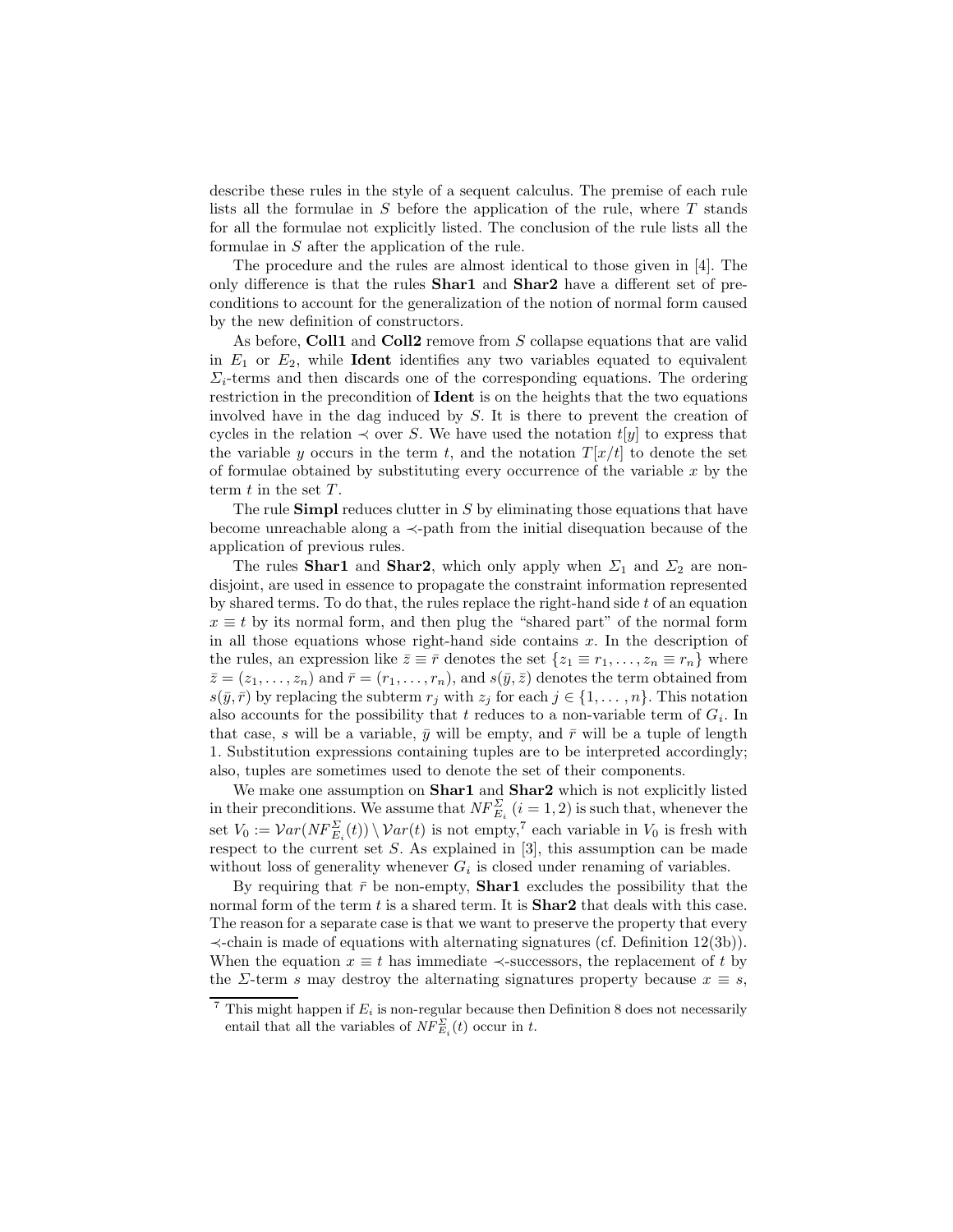which is both a  $\Sigma_1$ - and a  $\Sigma_2$ -equation, may inherit some of these successors from  $x \equiv t$ <sup>8</sup> Shar2 restores this property by merging into  $x \equiv s$  all of its immediate successors, if any. Condition (e) in **Shar2** makes sure that the tuple  $\bar{y}_1 \equiv \bar{r}_1$ collects all these successors. The replacement of  $\bar{y}_1$  by  $\bar{r}_1$  in **Shar1** is done for similar reasons. In **Shar2**, the restriction that the terms in  $\bar{r}_1$  be elements of  $G_i$ is necessary to ensure termination, as is the condition  $x \in Var(T)$  in both rules.

### A Sketch of the Correctness Proof

The total correctness of the combination procedure can be proven more or less in the same way as in [4]. We can first show that an application of one of the rules of Fig. 2 transforms abstraction systems into abstraction systems, preserves satisfiability, and leads to a decrease with respect to a certain well-founded ordering. This ordering can be obtained as follows: every node in the dag induced by the abstraction system S is associated with a pair  $(h, r)$ , where h is the height of the node, r is 1 if the right-hand side of the node is neither in  $G_1$  nor in  $G_2$ , and 0 otherwise. The abstraction system S is associated with the multiset  $M(S)$  consisting of all these pairs. Let  $\exists$  be the multiset ordering induced by the lexicographic ordering on pairs.

**Lemma 14.** Assume that  $S'$  is obtained from the abstraction system  $S$  by an application of one of the rules of Fig. 2. Then the following holds:

- 1.  $M(S) \sqsupset M(S')$ .
- 2.  $S'$  is an abstraction system.
- 3.  $\exists \overline{v}. S \leftrightarrow \exists \overline{v}'. S'$  is valid in E, where  $\overline{v}$  lists all the left-hand side variables of S and  $\bar{v}'$  the left-hand side variables of  $S'$ .

Since the multiset ordering  $\exists$  is well-founded, the first point of the lemma implies that the derivation rules can be applied only finitely many times. Given that the preconditions of each rule are effective because of the computability assumptions on the component theories and of Prop. 9, we can then conclude that the combination procedure halts on all inputs. The last point of the lemma together with Prop. 13 implies that the procedure is sound, that is, if it succeeds on an input  $(s_0, t_0)$ , then  $s_0 =_E t_0$ . The second point implies that the final system obtained after the termination of the procedure is an abstraction system, which plays an important rôle in the completeness proof. We can prove that the combination procedure is complete, that is, succeeds on an input  $(s_0, t_0)$  whenever  $s_0 =_E t_0$ , by showing that Prop. 11 can be applied (see [3] for details). To sum up, this shows the overall correctness of the procedure, and thus:

**Lemma 15.** Under the given assumptions, the word problem for  $E := E_1 \cup E_2$ is decidable.

<sup>&</sup>lt;sup>8</sup> As explained above, we assume that the variables in  $Var(s) \setminus Var(t)$  do not occur in the abstraction system. Thus, the equations in  $\bar{y}_1 \equiv \bar{r}_1$  are in fact successors of  $x \equiv t.$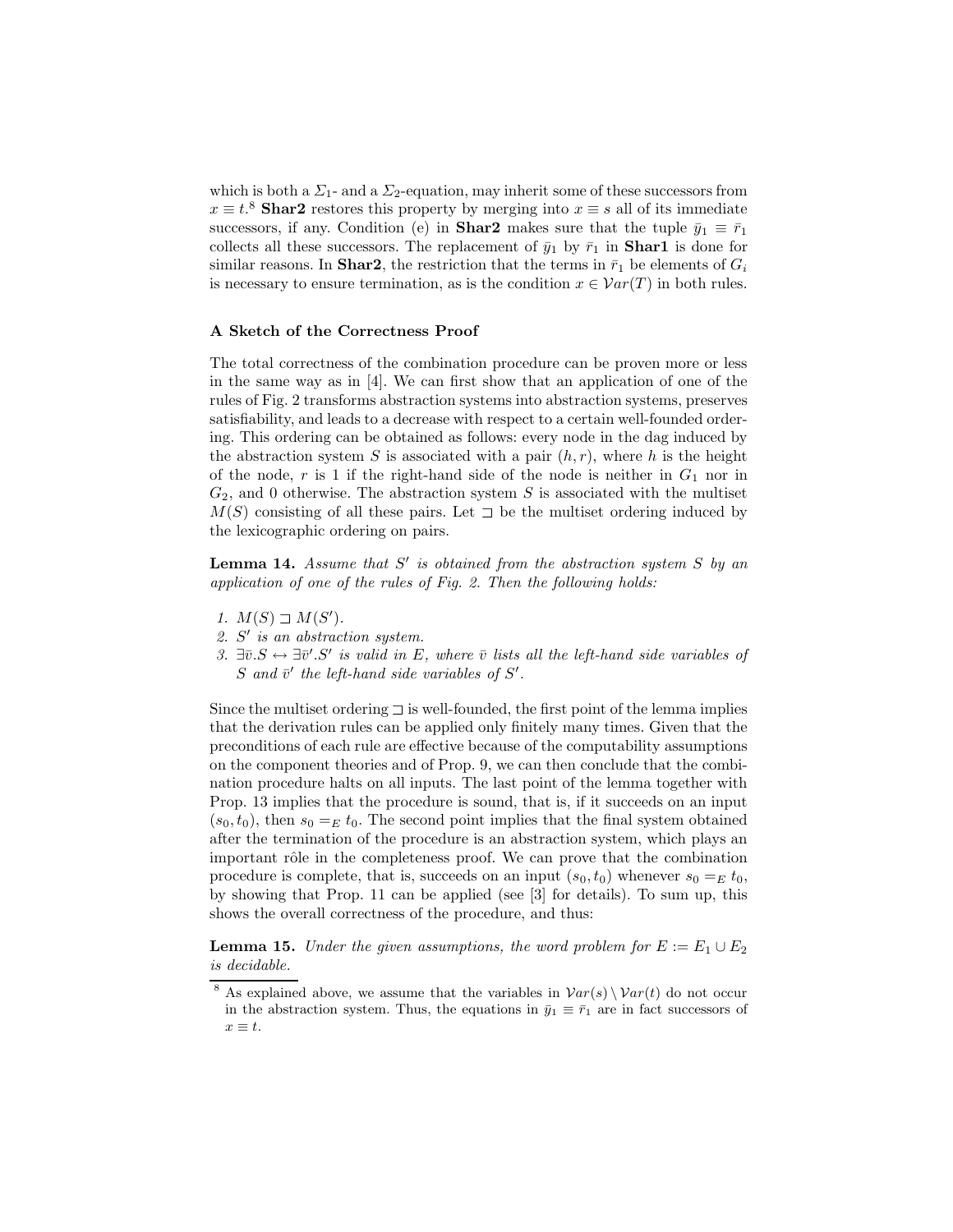The corresponding result in [4] is indeed a corollary of this one. The difference there is that we have the additional restriction that  $E_i^{\Sigma}$  is collapse-free and we use the largest  $\Sigma$ -base of  $E_i$ , namely  $G_{E_i}(\Sigma, V)$ , instead of an arbitrary one  $(i = 1, 2)$ . In [4], we do not *explicitly* assume that  $G_{E_i}(\Sigma, V)$  is closed under renaming. But this is always the case, as we mentioned earlier. Also, we do not postulate that  $G_{E_i}(\Sigma, V)$  is recursive because that is always the case whenever  $G_{E_i}(\Sigma, V)$ -normal forms are computable for  $\Sigma$  and  $E_i$ .

Similarly to [4], the decidability result of Lemma 15 is actually extensible to the union of any (finite) number of theories, all (pairwise) sharing the same signature  $\Sigma$  and satisfying the same properties as  $E_1$  and  $E_2$  above. The reason is that, again, all needed properties are modular with respect to theory union.

**Theorem 16.** For all theories  $E_1$ ,  $E_2$  satisfying assumptions(1)-(5) stated at the beginning of Sect. 3, the following holds:

- 1.  $\Sigma$  is a set of constructors for  $E := E_1 \cup E_2$  and  $E^{\Sigma} = E_1^{\Sigma} = E_2^{\Sigma}$ .
- 2. E admits a  $\Sigma$ -base  $G^*$  closed under bijective renaming of V;
- 3.  $G^*$  is recursive and  $G^*$ -normal forms are computable for  $\Sigma$  and  $E$ ;
- 4. the word problem for E is decidable.

The proof of the first three points is still quite involved (see [3] for details) but somewhat simpler than the corresponding proof in [4]. It depends on the explicit construction of the set  $G^*$ , given below. There, for all terms  $r \in T(\Sigma_1 \cup \Sigma_2, V)$ , we denote by  $\hat{r}$  the pure term obtained from r by abstracting its alien subterms.

**Definition 17.** The set  $G^*$  is inductively defined as follows:

- 1. Every variable is an element of  $G^*$ , that is,  $V \subseteq G^*$ .
- 2. Assume that  $r(\bar{v}) \in G_i \setminus V$  for  $i \in \{1,2\}$  and  $\bar{r}$  is a tuple of elements of  $G^*$ with the same length as  $\bar{v}$  such that the following holds:
	- (a)  $r(\bar{v}) \neq_E v$  for all variables  $v \in V$ ;
	- (b)  $\hat{r}_k \notin T(\Sigma_i, V)$  for all non-variable components  $r_k$  of  $\overline{r}$ ;
	- (c)  $r_k \neq_{E} r_{\ell}$  if  $r_k, r_{\ell}$  occur at different positions in the tuple  $\bar{r}$ .
	- Then  $r(\bar{r}) \in G^*$ .

Notice that every non-collapsing term of  $G_i$  is in  $G^*$  for  $i = 1, 2$  because the components of  $\bar{r}$  in the definition above can also be variables. Every non-variable element  $r$  of  $G^*$  then has a stratified structure. Each layer of  $r$  is made of terms all belonging to  $G_1$  or to  $G_2$ . Moreover, if the terms in one layer are in  $G_i$ , then the terms in the layer above and below, if any, are not in  $G_i$ .

# 4 Future Work

The results presented in this paper are preliminary in two respects. First, they depend on two technical restrictions for which we do not yet know whether they are necessary. One is the requirement in the definition of constructors that  $X \subseteq Y$  (used to prove the completeness of the combination procedure); the other